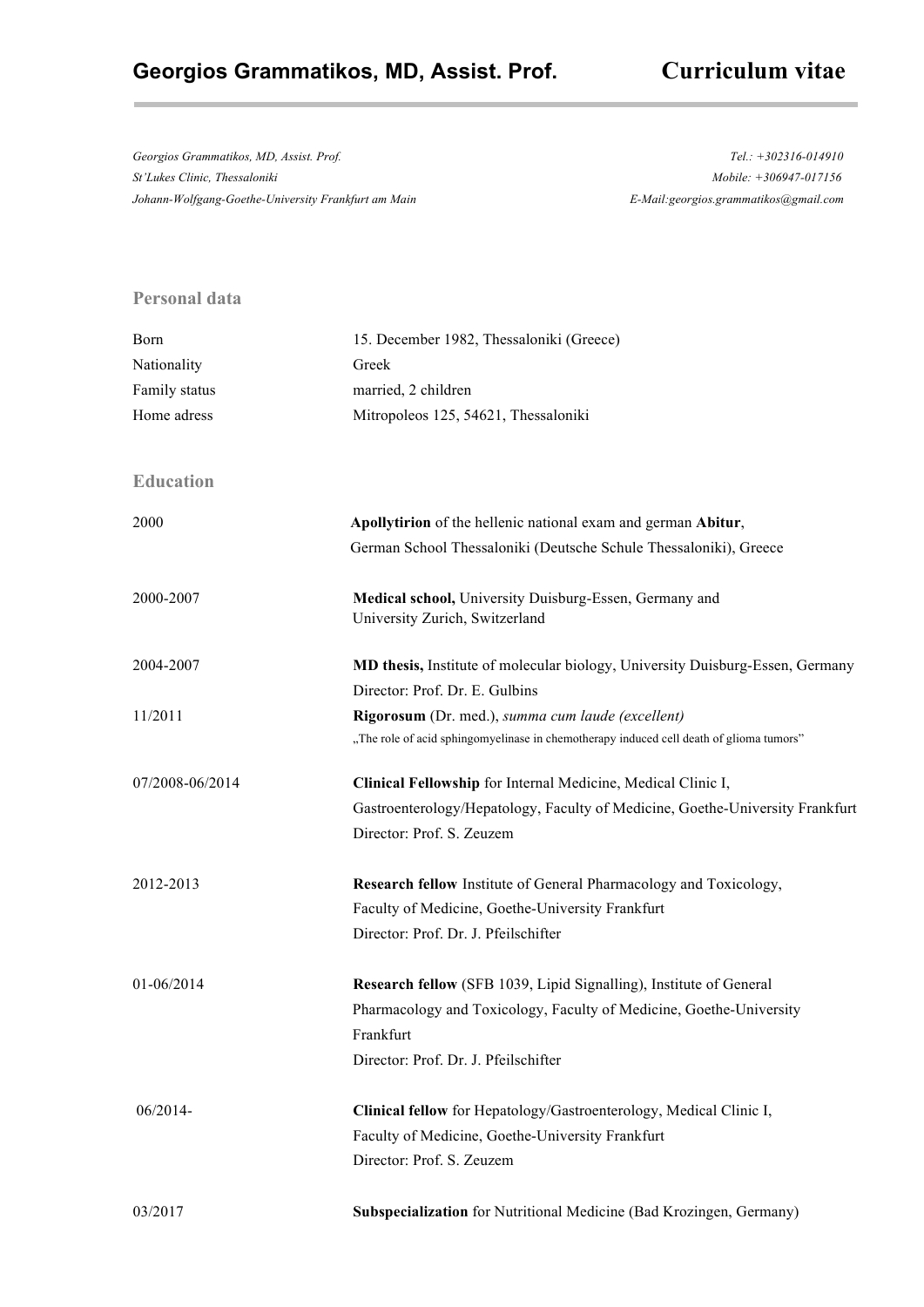|                     | Faculty of Medicine, University of Freiburg                                                         |
|---------------------|-----------------------------------------------------------------------------------------------------|
| 05/2017             | Habilitation (Assistant Professor) for Internal Medicine                                            |
|                     | Faculty of Medicine, Goethe-University Frankfurt                                                    |
| 09/2017-09/2018     | Consultant for Gastroenterology/Hepatology, University Frankfurt am Main,<br>Germany                |
| since $09/2018$     | Private practice for Gastroenterology/Hepatology and St'Lukes Clinic,<br>Thessaloniki, Greece       |
| <b>Scholarships</b> |                                                                                                     |
| 2004                | Pregradute MD-thesis-scholarship of the University Duisburg-Essen, Germany                          |
| 2012                | Research fellowship (Patenschaftsprojekt), Faculty of Medicine, Goethe-<br>University Frankfurt     |
| 2016                | Research fellowship (Nachwuchswissenschaftler), Faculty of Medicine,<br>Goethe-University Frankfurt |
| 2016                | Fellowship Infectious diseases, GILEAD sciences, Germany                                            |
| 2017                | WIPANO-fellowship, Bundesministerium für Wirtschaft und Technologie,<br>Germany                     |

| <b>Research awards and patents</b> |                                                                                                                                     |
|------------------------------------|-------------------------------------------------------------------------------------------------------------------------------------|
| 04/2015                            | <b>European Patent Application</b> No. 15001051.0 "Serum biomarker for<br>hepatocellular carcinoma (HCC)" filed on April 13th, 2015 |
| 12/2015                            | Annual research prize of the "Rhein-Main AG für Gastroenterologie"                                                                  |
| 06/2016                            | Annual research prize of the "Mitteldeutsche Gesellschaft für<br>Gastroenterologie" (MGG)                                           |

## **Invited talks, oral and poster presentations**

| 11/2011 | 62nd annual AASLD Liver meeting, San Francisco, CA, USA                |
|---------|------------------------------------------------------------------------|
| 03/2012 | 47th annual EASL "The International Liver Congress", Barcelona, Spain  |
| 11/2012 | 63th annual AASLD Liver meeting, Cambridge, MA, Boston, USA            |
| 06/2013 | HCV-Resistance meeting, Cambridge, MA, Boston, USA                     |
| 11/2013 | 64th annual AASLD Liver meeting, Washington DC, USA                    |
| 03/2015 | 49th annual EASL "The International Liver Congress", Vienna, Austria   |
| 05/2015 | 14 <sup>th</sup> EEMH Liver Congress, Kos, Greece                      |
| 09/2015 | Oncohepcvir-Aristeia 1560, Alexandroupoli, Greece                      |
| 09/2016 | $6th$ European Workshop on Lipid Mediators (6EWLM), Frankfurt, Germany |
| 05/2017 | 15 <sup>th</sup> EEMH Liver Congress, Larissa, Greece                  |
| 12/2017 | 3rd Meeting of the GRK 2098, Essen, Germany                            |
| 02/2018 | Paul-Ehrlich-Institut, Langen, Germany                                 |
| 04/2018 | Post-EASL-meeting, Frankfurt, Germany                                  |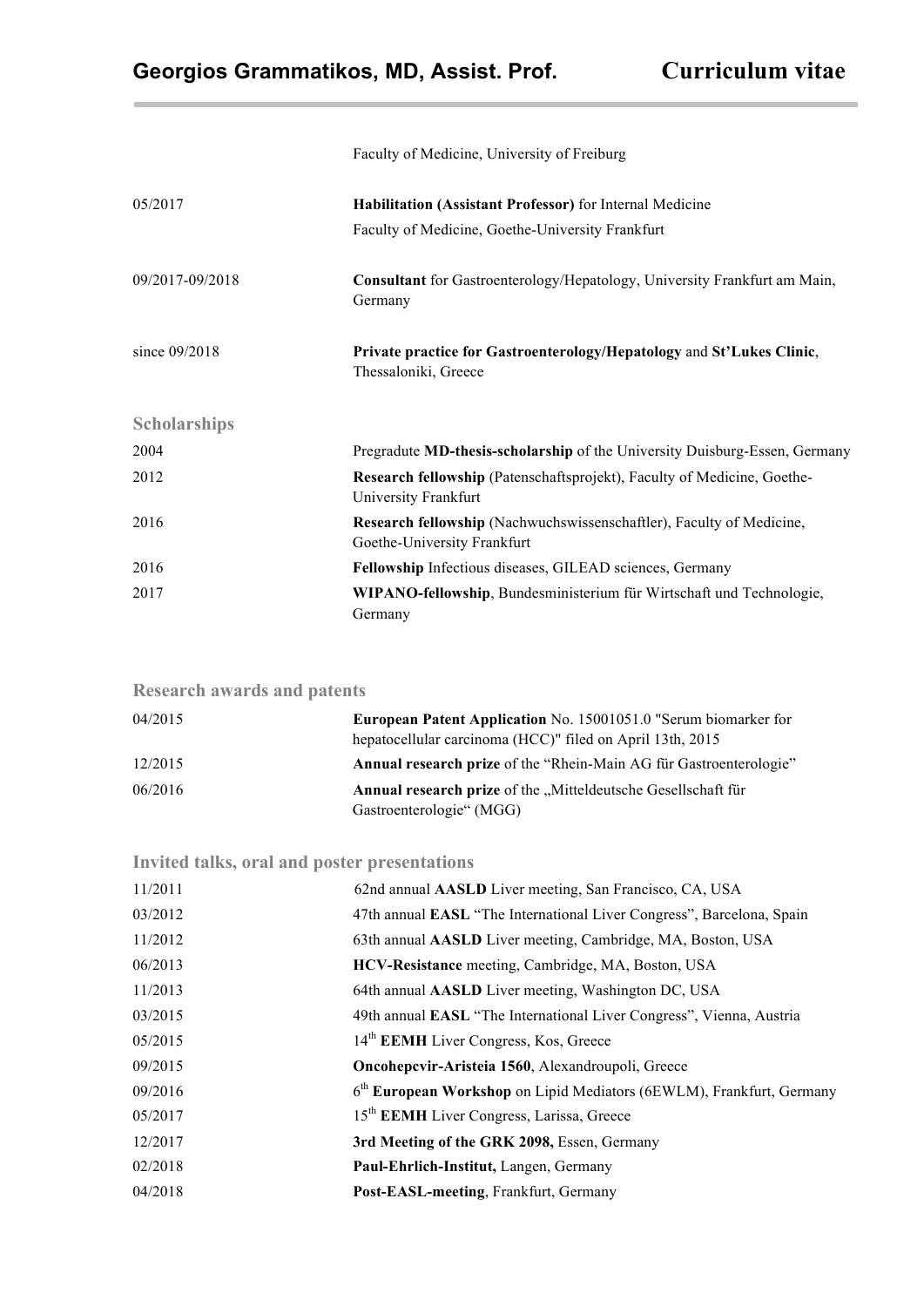| 06/2018         | Sphingo FOR 2123, Würzburg, Germany                                                                                                   |
|-----------------|---------------------------------------------------------------------------------------------------------------------------------------|
| 11/2018         | 18. Workshop SAGE, Stuttgart, Germany                                                                                                 |
| 03/2019         | <b>GRK-meeting, Essen, Germany</b>                                                                                                    |
|                 |                                                                                                                                       |
| <b>Teaching</b> |                                                                                                                                       |
| since $2008$    | <b>Clinical assessment course</b> "bedside teaching" Faculty of Medicine, Goethe-<br>University Frankfurt                             |
| since $2009$    | <b>OSCE</b> (objective structured clinical examination)                                                                               |
|                 | Internal Medicine, Faculty of Medicine, Goethe-University Frankfurt                                                                   |
| since $2016$    | <b>Examiner for Internal Medicine</b> in the german national medical exams                                                            |
|                 | Faculty of Medicine, Goethe-University Frankfurt                                                                                      |
|                 | Faculty of Dentistry, Goethe-University Frankfurt                                                                                     |
| 2016, 2018      | <b>Lecturer, Abbyie Hepatology Academy Preceptorship Center of Excellence</b><br>Curriculum, Medizinische Klinik I, Frankfurt am Main |

**Supervision of postgraduate students**

| 2012-2013 | Dr. med. cand. Sirkka Schroeter   |
|-----------|-----------------------------------|
| 2014-2015 | Dr. med. cand. Niklas Schoell     |
| 2015-2017 | Dr. med. cand. Janis Gerharz      |
| $2016-$   | Dr. med. cand. Aissa Roehrig      |
| $2016-$   | Dr. dent. cand. Friederike Knauer |
| $2016 -$  | PhD cand. Katja Jakobi            |

#### **Reviewer**

Journal of Hepatology, PloS One, Annals of Hepatology, World Journal of Gastroenterology, Archives of Medical Research, Journal of Proteomics, Science Reports, Oncotarget

**Society memberships**

European Association for the Study of the Liver (EASL) Hellenic Association for the Study of the Liver (EEMH) German Gastroenterology Association (DGVS)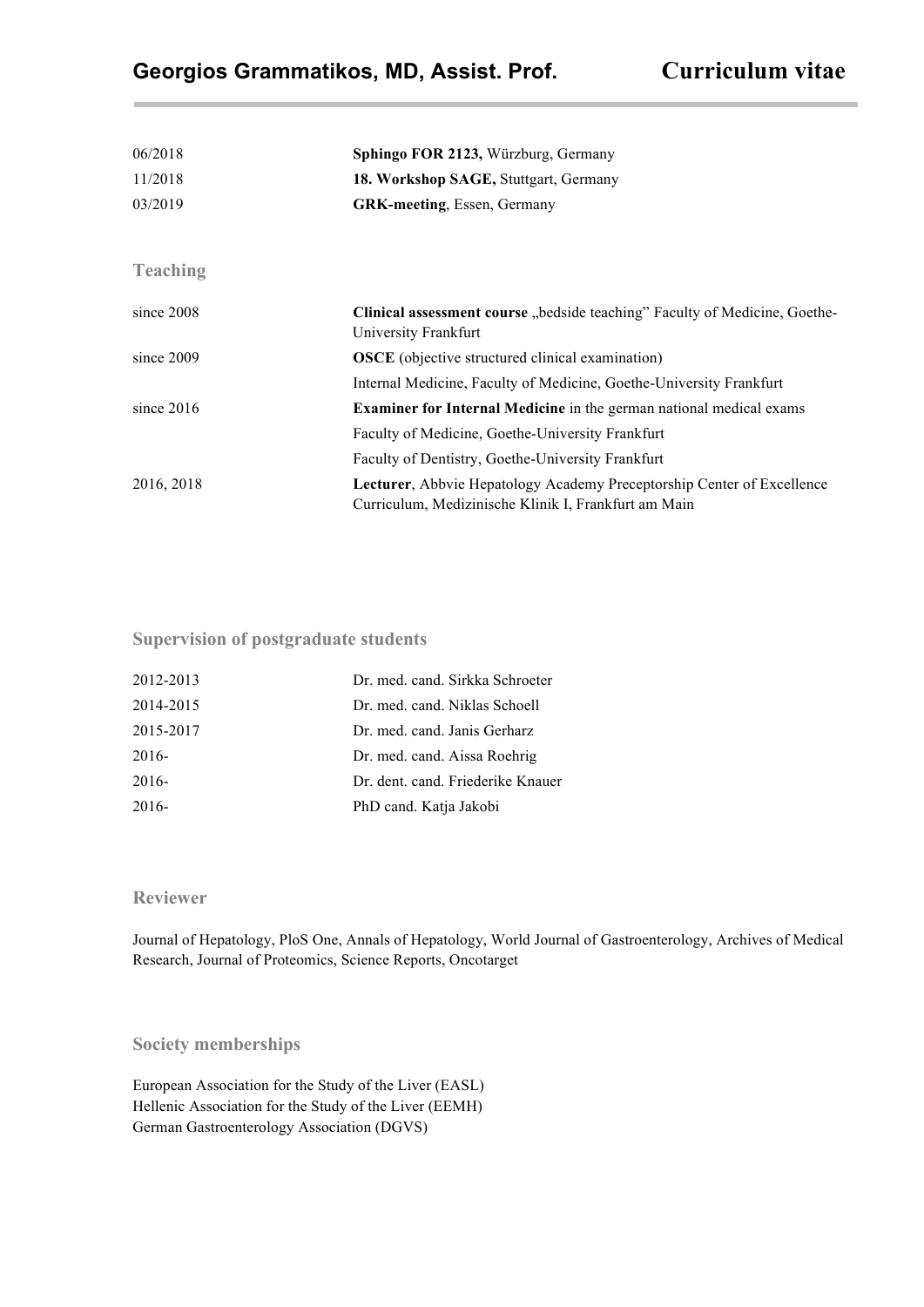**Publications (only original articles, first or last authorhips)**

1. **Grammatikos G**, Teichgraber V, Carpinteiro A, Trarbach T, Weller M, Hengge UR, Gulbins E. Overexpression of acid sphingomyelinase sensitizes glioma cells to chemotherapy. Antioxid Redox Signal 2007;9:1449-1456

2. **Grammatikos G**, Jabara CB, Ahmad MQ, Herrmann E, Zeuzem S, Welsch C. Genetic background for development of resistance mutations within the HCV NS3 protease-helicase in patients naive to direct antivirals. Antivir Ther 2014;10.3851/IMP2734.

3. **Grammatikos G**, Lange C, Susser S, Schwendy S, Dikopoulos N, Buggisch P, Encke J, Teuber G, Goeser T, Thimme R, Klinker H, Boecher WO, Schulte-Frohlinde E, Penna-Martinez M, Badenhoop K, Zeuzem S, Berg T, Sarrazin C. Vitamin D levels vary during antiviral treatment but are unable to predict treatment outcome in HCV genotype 1 infected patients. PLoS One 2014;9:e87974.

4. **Grammatikos G\***, Muhle C, Ferreiros N, Schroeter S, Bogdanou D, Schwalm S, Hintereder G, Kornhuber J, Zeuzem S, Sarrazin C, Pfeilschifter J. Serum acid sphingomyelinase is upregulated in chronic hepatitis C infection and non alcoholic fatty liver disease. Biochim Biophys Acta 2014;1841:1012-1020.

5. **Grammatikos G**, Farnik H, Bon D, Bohlig A, Bader T, Berg T, Zeuzem S, Herrmann E. The impact of antihyperlipidemic drugs on the viral load of patients with chronic hepatitis C infection: a meta-analysis. J Viral Hepat. 2014;21:533-41.

6. **Grammatikos G\***, Ferreiros N, Bon D, Schwalm S, Dietz J, Berkowski C, Fitting D,Herrmann E, Zeuzem S, Sarrazin C, Pfeilschifter J. Variations in serum sphingolipid levels associate with liver fibrosis progression and poor treatment outcome in HCV but not HBV infection. Hepatology. 2015;61:812-22.

7. **Grammatikos G**\*, Ferreiròs N, Waidmann O, Bon D, Schroeter S, Koch A, Herrmann E, Zeuzem S, Kronenberger B, Pfeilschifter J. Serum Sphingolipid Variations Associate with Hepatic Decompensation and Survival in Patients with Cirrhosis. PLoS One. 2015;10:e0138130.

8. **Grammatikos G\***, Schoell N, Ferreiròs N, Bon D, Herrmann E, Farnik H, Köberle V, Piiper A, Zeuzem S, Kronenberger B, Waidmann O, Pfeilschifter J. Serum sphingolipidomic analyses reveal an upregulation of C16 ceramide and sphingosine-1-phosphate in hepatocellular carcinoma. Oncotarget. 2016;10.18632/oncotarget.7741.

9. **Grammatikos G**\*, Dietz J, Ferreiros N, Koch A, Dultz G, Bon D, Karakasiliotis I, Lutz T, Knecht G, Gute P, Herrmann E, Zeuzem S, Mavromara P, Sarrazin C, Pfeilschifter J. Persistence of HCV in Acutely-Infected Patients Depletes C24-Ceramide and Upregulates Sphingosine and Sphinganine Serum Levels. Int J Mol Sci. 2016.

10. Ferstl PG, Reinheimer C, Jozsa K, Zeuzem S, Kempf VA, Waidmann O, **Grammatikos G.** Severe infection with multidrug-resistant Salmonella choleraesuis in a young patient with primary sclerosing cholangitis. World J Gastroenterol. 2017;23:2086-2089.

11. Mücke VT, Gerharz J, Jakobi K, Thomas D, Ferreirós Bouzas N, Mücke MM, Trötschler S, Weiler N, Welker MW, Zeuzem S, Pfeilschifter J, **Grammatikos G**. Low Serum Levels of (Dihydro-)Ceramides Reflect Liver Graft Dysfunction in a Real-World Cohort of Patients Post Liver Transplantation. Int J Mol Sci. 2018;19. pii: E991. doi: 10.3390/ijms19040991.

12. Finkelmeier F, Canli Ö, Peiffer KH, Walter D, Tal A, Koch C, Pession U, Vermehren J, Trojan J, Zeuzem S, Piiper A, Greten FR, **Grammatikos G**<sup>§</sup>, Waidmann O<sup>§</sup>. Circulating hypoxia marker carbonic anhydrase IX (CA9) in patients with hepatocellular carcinoma and patients with cirrhosis. PLoS One. 2018;13:e0200855. doi: 10.1371/journal.pone.0200855.